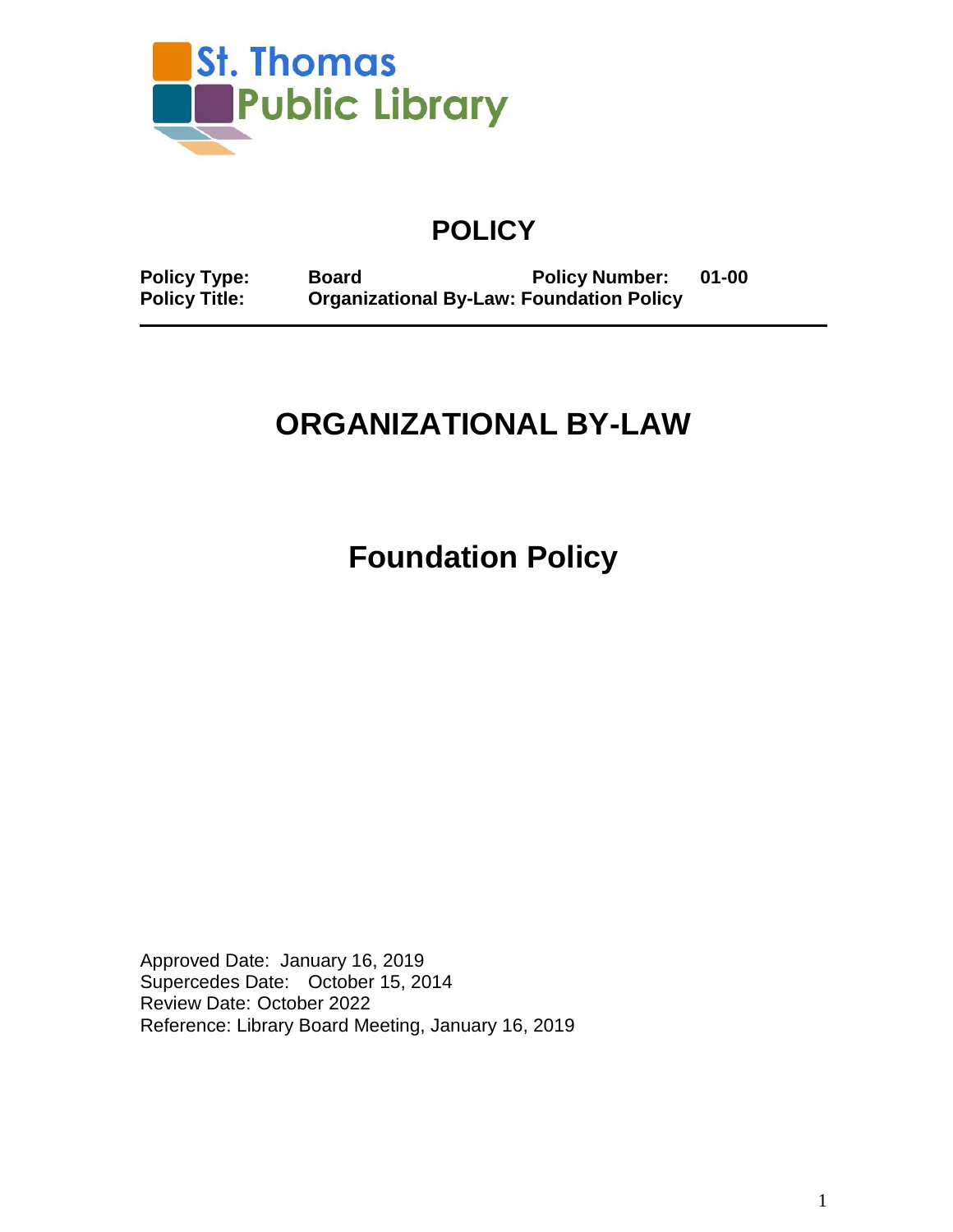#### **ST. THOMAS PUBLIC LIBRARY ORGANIZATIONAL BY-LAW**

#### WHEREAS:

- a) St. Thomas Public Library is established under Sec. 29 of the Public Libraries Act, R.S.O. 1990, Ch. P. 44, as amended, and as a Local Board under Sec. 1 and Sec. 216 (3) (e) of the Municipal Act, 2001, S.O. 2001, Ch. 25, as amended; and
- b) St. Thomas Public Library is under the management and control of the St. Thomas Public Library Board in accordance with sec. 3 (3) of the said Public Libraries Act; and
- c) the said statutes, and regulations thereunder, set out a number of provisions that govern procedures, qualifications, and operational requirements for the St. Thomas Public Library Board which is a corporation pursuant to Sec. 3 (3) of the Public Libraries Act; and
- d) objectives and functions of the St. Thomas Public Library Board are generally stated as follows:
	- is the decision-making body for corporate governance of St. Thomas Public Library;
	- sets the mission and overall direction of the Library in response to the needs of the community;
	- ! requires that the Library is operated in accordance with the Public Libraries Act, R.S.O. Ch. P44, and other relevant legislation;
	- determines and adopts written policies to govern the operation of the Board and the Library;
	- appoints a qualified and competent Chief Executive Officer; is responsible for evaluation, discipline and setting the rate of pay of the CEO;
	- works with the CEO to prepare a budget adequate to carry out the Library's goals and objectives and presents this budget to the Council of The Corporation of the City of St. Thomas;
	- reviews general financial statements regularly for adherence to the budget;
	- determines the future needs of the Library and reports on these needs;
	- **•** understands the Library-related needs of the community and advocates for promoting the interests of the Library in the community;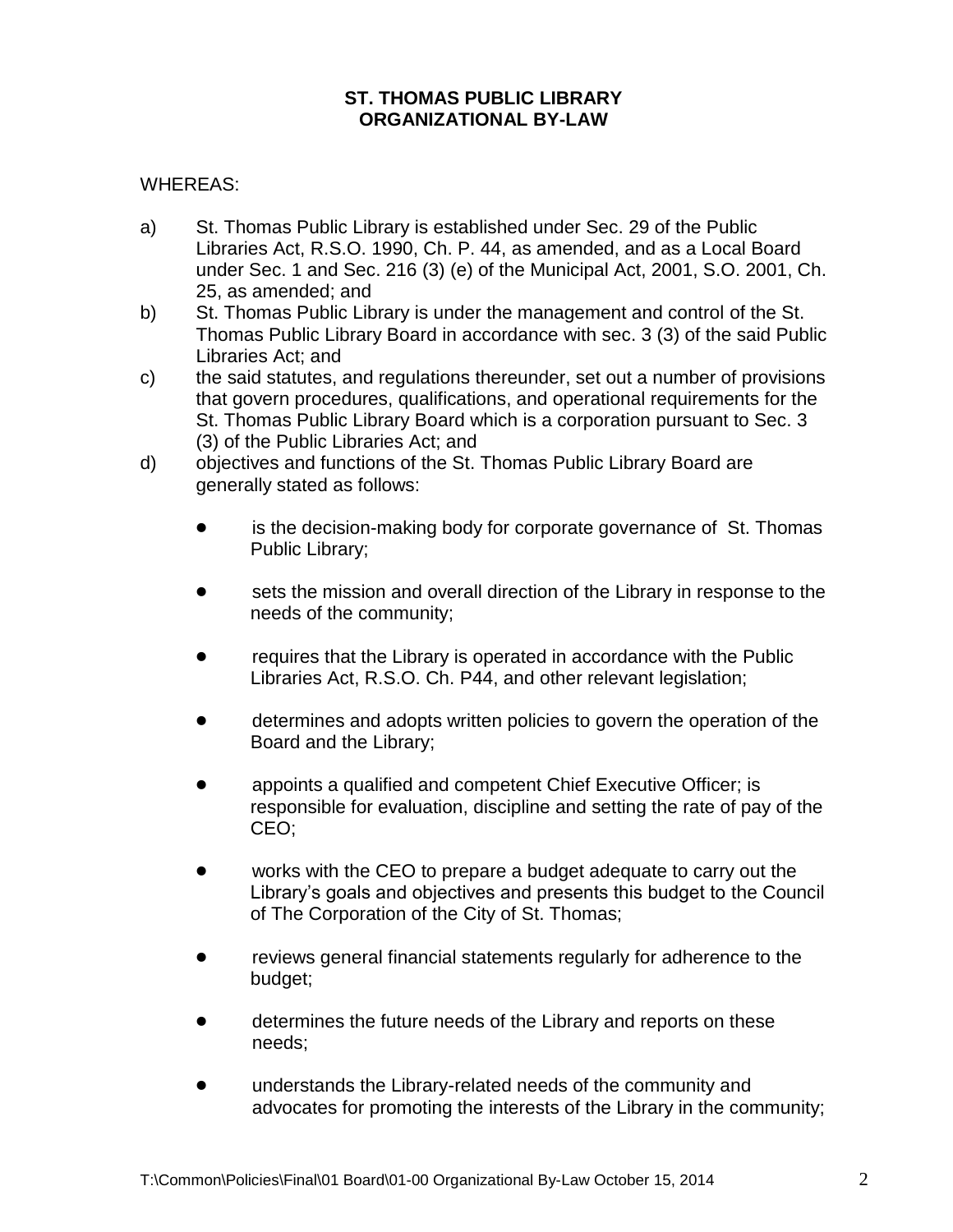- accepts donations, gifts and bequests for the benefit of the Library;
- approves and submits all reports required or requested by Council or the Government of Ontario.

## **1.0 GENERAL**

- 1.1 The office of the Board shall be located at the St. Thomas Public Library 153 Curtis Street - St. Thomas, Ontario - N5P 3Z7, or at such other location in the City of St. Thomas as the Board may determine and notify.
- 1.2 The Board shall strive to provide, in co-operation with other Library Boards, a comprehensive and efficient Public Library service reflecting the particular interests of residents of the City of St. Thomas, and such other special services in connection with such Library services as the Board considers necessary or advisable.

## **2.0 INTERPRETATION**

- 2.1 In this By-Law and all other corporate By-Laws and resolutions of the Library unless the context otherwise requires:
- 2.1.1 the singular includes the plural;
- 2.1.3 "Board" means the board of the Library;
- 2.1.4 "CEO" and "Chief Executive Officer" shall mean the Library employee who is the chief managing officer of the Library, holding executive authority over all Library staff, and reporting directly to the Board;
- 2.1.5 "Council" means the elected Council of The Corporation of the City of St. Thomas;
- 2.1.6 "Executive", "Executive Officers" and "Officers" means the persons who hold the corporate offices enumerated in Section 6 of this By-Law*;*
- 2.1.7 *"*Inaugural Meeting" with respect to each Board Member shall be the first Board meeting held following the Member's appointment by Council*;*
- 2.1.8 "Library" means St. Thomas Public Library*;*
- 2.1.9 "Libraries Act" means the Public Libraries Act R.S.O. 1990 Ch P. 44, as amended, and any statute amending or enacted in substitution therefore, from time to time;
- 2.1.10 "Members" and "Member" means the Board Members duly appointed pursuant to this By-Law and the Libraries Act.

## **3.0 BOARD**

- 3.1 Board The affairs of the Library shall be managed by a Board composed of nine (9) Board Members.
- 3.2 Appointment of Board
- 3.2.1 Board Members shall be appointed by the Council in accordance with the Libraries Act;
- 3.2.2 The term of appointment shall be four (4) years concurrent with the term of office of the appointing Council. The term of each Member shall commence with the Inaugural Meeting after their appointment and shall continue until the first day of the term of their successor;
- 3.2.3 The Members appointed by Council to the Board: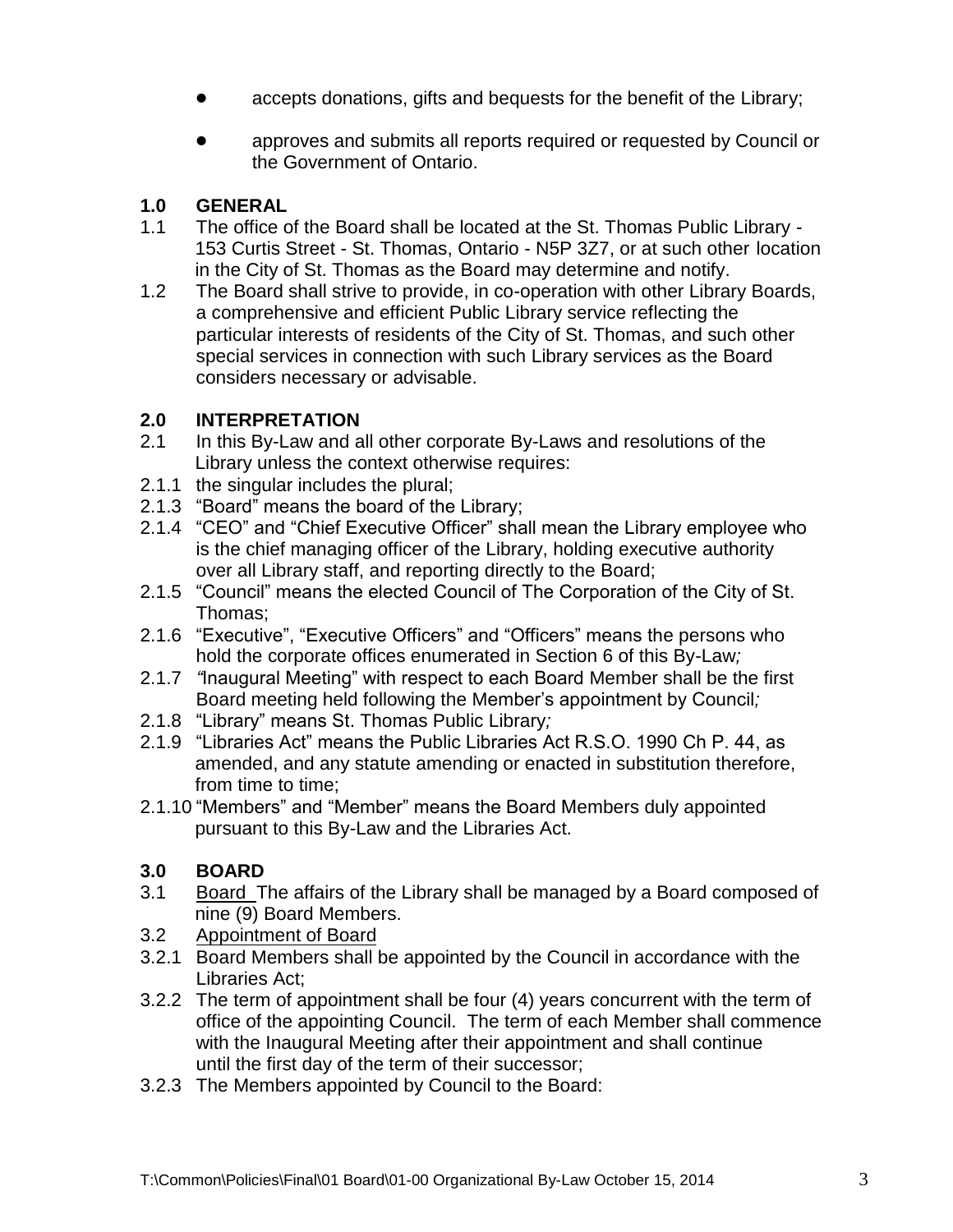- Shall usually include two (2) persons, but may include a maximum of four (4) persons who hold the position of alderman or Mayor and are serving concurrently on Council;

- - Shall include the remaining number of Members selected from candidates who are volunteers from the general public at large.
- 3.3 Qualifications Each Member shall:
- 3.3.1 be a Canadian citizen*;*
- 3.3.2 be at least eighteen (18) years of age*;*
- 3.3.3 not be an un-discharged bankrupt nor an incompetent person, as legally defined*;*
- 3.3.4 be a resident of the City of St. Thomas or a resident of the area to which the Board provides Library serves under contract; and
- 3.3.5 not be an employee of the Board or of the Corporation of the City of St. Thomas or of a municipality served by the Library under contract.
- 3.4 Vacancies A vacancy arising for any reason on the Library Board may be filled by the Council and such appointee shall serve for the remainder of the normal current term of the Member they replace.
- 3.5 Removal of Members
- 3.5.1 A Board Member shall be disqualified and therefore removed from office if the Board Member
	- i is convicted of an indictable offence:
	- ii. is formally declared bankrupt or insolvent;
	- iii becomes incapacitated in a manner that renders them legally incompetent;
	- iv ceases to be qualified for Board Membership by ceasing to serve on Council, unless otherwise appointed, or under 3.3.4 or 3.3.5.
- 3.5.2 The Members entitled to vote may, by resolution passed by at least threequarters (3/4) of the votes cast at a Board meeting of which notice specifying the intention to pass the resolution has been given, remove any Member before the expiration of their term of office, and the Board shall promptly notify the Council of the vacancy.
- 3.5.3 Attendance of Members shall be recorded at all Board meetings. Any Member absent from three (3) consecutive regular meetings of the Board, without the absence being authorized by a Board resolution, shall be deemed to have resigned, and the Board shall by resolution declare the seat vacant and notify Council of the vacancy.
- 3.6 Remuneration of Board The Board Members shall serve without remuneration for their services as Members or Officers of the Library.
- 3.6.1 Indemnities to Members Every Member and Officer of the Library Board and their respective heirs, estates and trustees shall, from time to time and at all times, be indemnified and saved harmless out of the funds of the Library, from and against:
	- i. All costs, charges and expenses whatsoever which the Member or Officer sustains or incurs in or about any action, suit or proceeding which is brought, commenced or prosecuted against the Member or Officer for or in respect of any act, deed, matter or thing whatsoever made, done or permitted by the Member or Officer in or about the execution of the duties of a Board Member or of the office held; and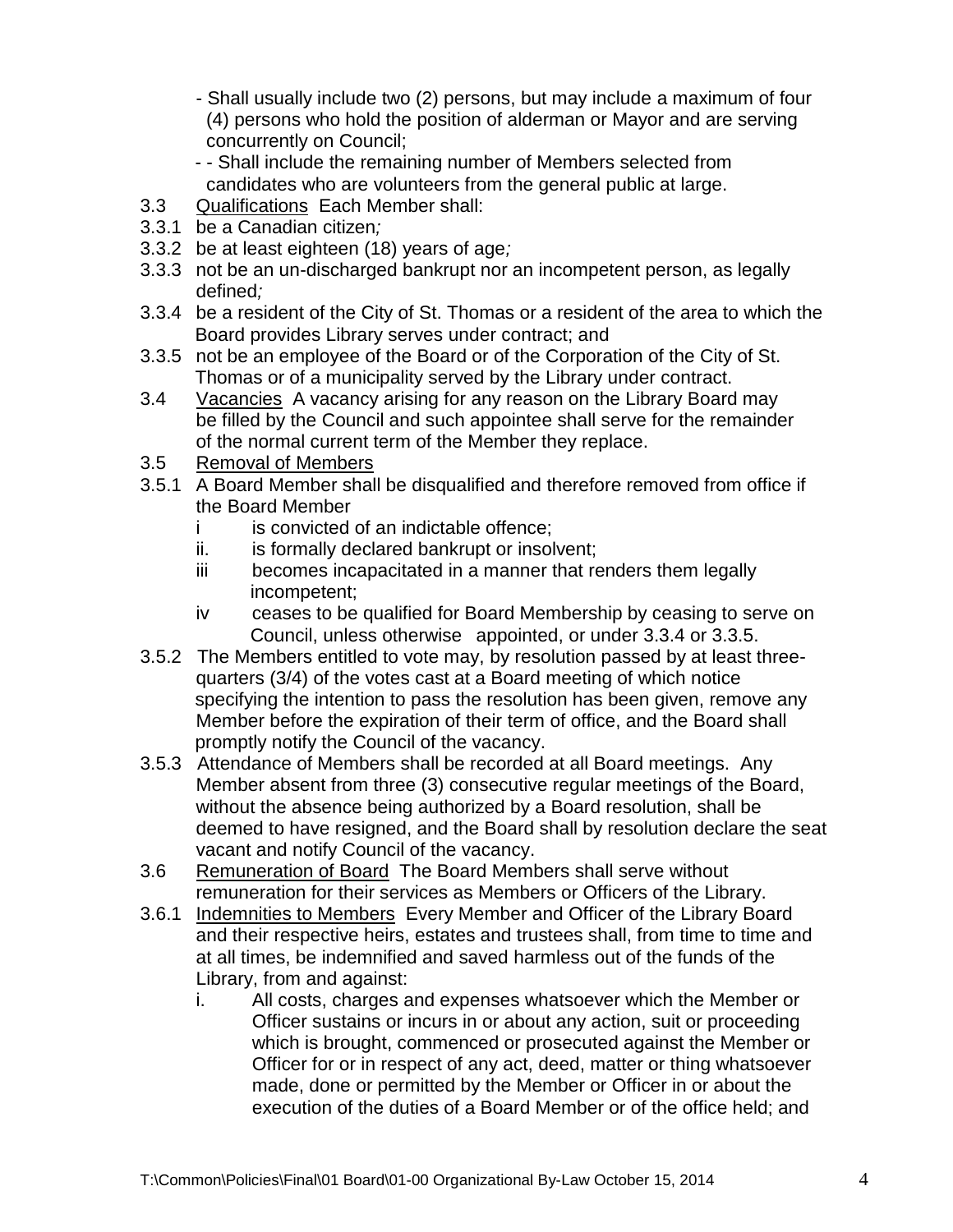- ii. All other costs, charges and expenses which the Member sustains or incurs in or for purposes of the affairs of the Board, except any costs, charges or expenses occasioned by the Member's own willful neglect or default.
- 3.7 Protection of Board Members and Officers No Members or Officers of the Library Board shall be liable for the acts, receipts, neglects or defaults of any other Member or Officer or employee of the Board or the Library or arising through insufficiency or deficiency of title to any property acquired by the Library/Board or for or on behalf of the Library Board or for the insufficiency of any security in or upon which any of the money of or belonging to the Library/Board shall be placed out or invested or for any loss or damage arising from the bankruptcy, insolvency or tortuous act of any person, firm or corporation with whom or which any moneys, securities or effects shall be lodged or deposited or for any other loss, damage or misfortune whatever which may happen in the execution of the duties of the Board Member's respective office or trust or in relation thereto unless the same shall happen by or through the wrongful and willful act, willful neglect, or willful default of that Member, or Officer.

## **4.0 MEETINGS**

- 4.1 Quorum A quorum for the transaction of business at meetings of the Board shall be 5 Members. Council shall ensure that not less than a quorum of Members are appointed to the Board and in office at all times.
- 4.2 Meetings Meetings of the Board may be held at any place within Ontario, as designated in the notice calling the meeting. Meetings of Board may be called by the Chairman, the Vice-Chairman or the Secretary or by any two (2) Members.
- 4.3 Notice Subject to the provisions of section 4.4 and 4.5, notice of Board meetings shall be delivered, emailed or telephoned to each Member not less than seven (7) days before the meeting is to take place. The statutory declaration of the Secretary or Chairman that notice has been given pursuant to this by-law shall be sufficient and conclusive evidence of the giving of such notice.
- 4.4 No formal notice of meeting is necessary if all the Members are present or if those absent have signified their consent to the meeting being held without notice and in their absence*.*
- 4.5 Regular Meetings The Board may appoint one or more days in each year for regular meetings of the Board at a place and time named and if so resolved by the Board no further notice of the regular meetings need to be given, but the agenda and background materials shall be forwarded to the Members prior to each such meeting*.*
- 4.6 Notwithstanding the above, special meetings of an emergency nature may be called with summonses sent by telephone or email not less than 24 hours prior to such meeting if possible.
- 4.7 VotingThe Chairman or acting Chairman of the Board may vote with the other Members of the Board upon all questions. Any questions on which there is an equality of votes shall be deemed negative.
- 4.8 Public Meetings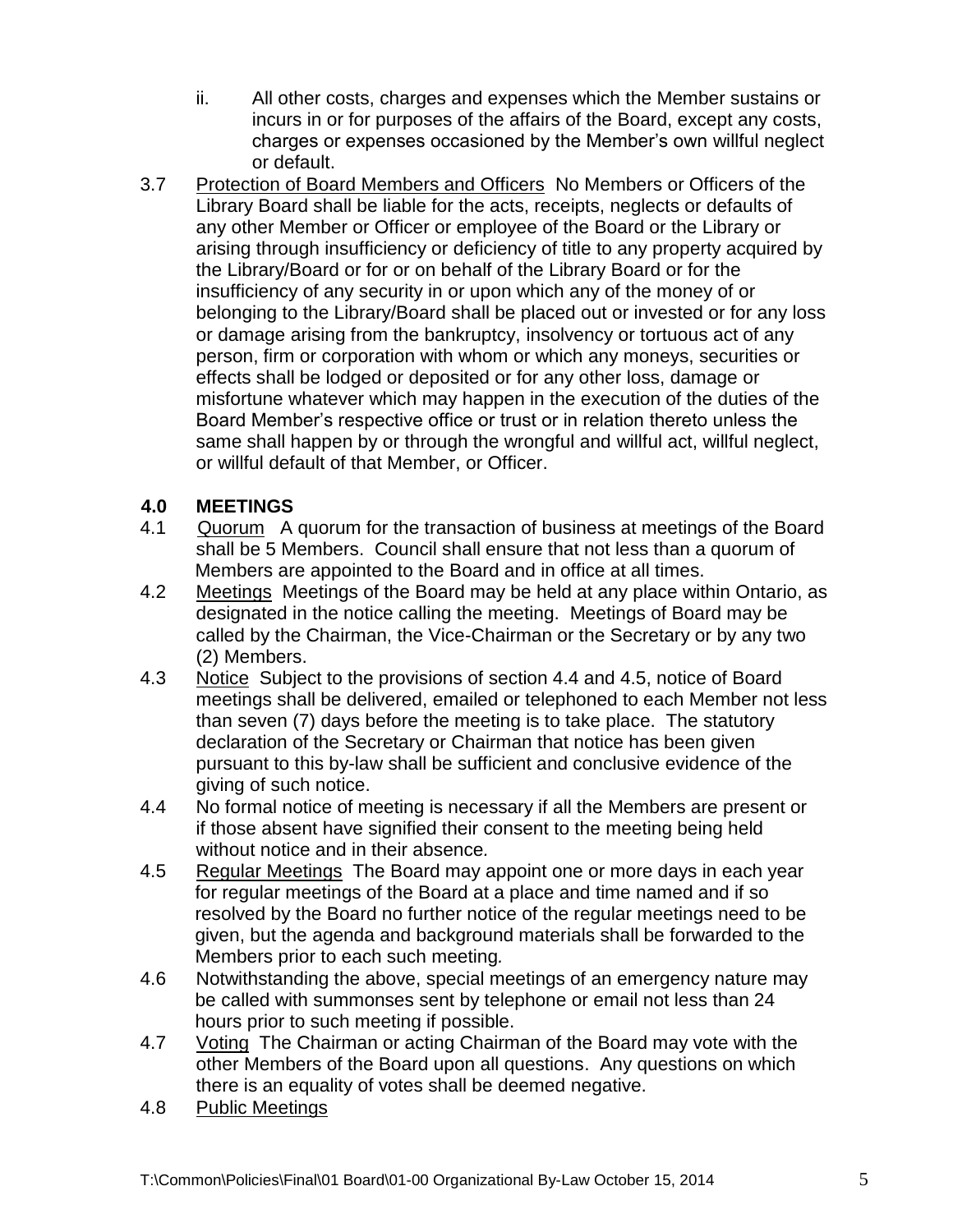- 4.8.1 All meetings of the Board shall be open to the public, and shall be conducted in accordance with the Public Libraries Act, and the Ontario Municipal Act. No meeting shall be closed to the public during the taking of a vote. Throughout this section, Board meetings shall be deemed to include all Committee meetings where the 50% or more of the members of the Committee are also Members of the Board.
- 4.8.2 a) Despite 4.7.1 above, a meeting or part of a meeting of the Board may be closed to the public if the subject matter being considered relates to:
	- i. Security of the property of the Board;
	- ii. Personal matters about an identifiable individual, including Board employees;
	- iii. A proposed or pending acquisition or disposition of land by the Board;
	- iv. Employee negotiations or labour relations;
	- v. Litigation or potential litigation, including matters before administrative tribunals, affecting the Board;
	- vi. Advice that is subject to solicitor-client privilege, including communications necessary for that purpose;
	- vii. A matter in respect of which the Board may hold a closed meeting under another Act;
	- viii. Consideration of a request under the Municipal Freedom of Information and Protection of Privacy Act, Chapter M.56, R.S.O. 1990, as amended.
	- b) Before all or part of a meeting is closed to the public, the Board shall state by resolution:
		- i. The decision to hold a closed meeting*;*
		- ii. The general nature of the subject matter to be considered at the closed meeting with reference to 4.7.2(a).
	- c) Despite 4.7.1 a meeting may be closed to the public during a vote if:
		- i. Section 4.7.2 (a) permits or requires a meeting to be closed to the public, and
		- ii. The vote is for a procedural matter or for giving directions or instructions to officers, employees or agents of the Board or persons retained by or under contract with the Board.
	- d) If a meeting is closed to the public, no resolution or record of the meeting shall disclose any information that the head of an institution is not permitted to disclose under the Municipal Freedom of Information and Protection of Privacy Act.
	- e) All information, documentation and deliberations received, reviewed or taken in a closed meeting are confidential.
	- f) Minutes of the closed meeting will be retained in confidence by the Secretary and such minutes will not be open to inspection by any member of the public.
	- g) No determination of any matter discussed in a closed meeting shall be final until the matter has been considered and approved at an open meeting of the Board.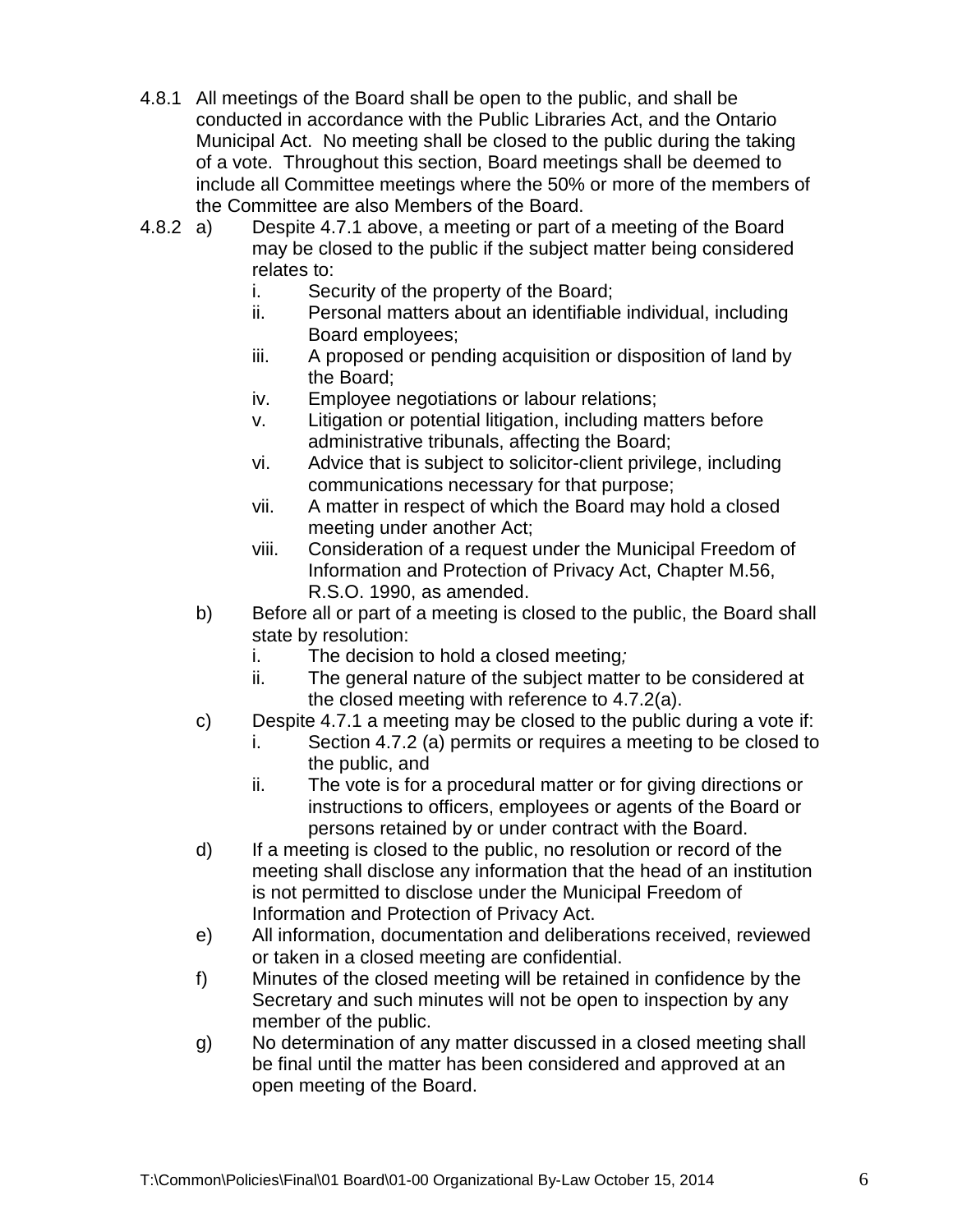- 4.9 Meeting Chair If both the Chairman and Vice-Chairman are absent from any meeting of the Board, then a quorum of Members present shall by motion appoint one of their Members to be Chairman of the meeting.
- 4.10 Others Present Such other persons as the Board may from time to time by resolution determine, shall be entitled, in the same manner and to the same extent as a Board Member, to notice of, and personally or by their delegate to attend and to speak at, meetings of Board, but shall not be entitled to vote.
- 4.11 Procedures and Policies The Board shall adopt by resolution such policies as it deems appropriate from time to time regarding the order of business at meetings, policies set in connection with the manner in which business is conducted by the Board and guidelines or protocols regarding the Board's role and Members' conduct.

## **5.0 OFFICERS AND DUTIES**

- 5.1 Executive Officers There shall be a Chairman, Vice-Chairman and Finance Chairman elected by the Board from among their number and a Secretary-Treasurer appointed in accordance with these By-Laws.
- 5.2 Chairman The Chairman shall, when present, preside at all meetings of the Board and Members. The Chairman shall supervise the affairs and operations of the Board, sign all documents requiring their signature and shall have such other powers and duties from time to time as may be prescribed by the Board or incidental to the office of Chairman. The Chairman shall be, ex officio, a voting Member of every standing and ad hoc committee and shall personally or by designate represent the Board at official functions when called upon to do so.
- 5.3 Vice-Chairman During the absence of the Chairman, their duties and powers may be exercised by the Vice-Chairman. If the Vice-Chairman exercises any of the Chairman's duties or power, the Chairman's absence or inability shall be presumed with regard thereto. The Vice-Chairman shall also perform the other duties from time to time prescribed by the Board or incidental to the office of Vice-Chairman.
- 5.4 Secretary-Treasurer The Secretary-Treasurer shall act as clerk of the Board and shall be responsible for maintenance of the Board's records. The Secretary-Treasurer need not be a Board Member and unless resolved otherwise by the Board, the Chief Executive Officer shall be, ex officio, the Secretary-Treasurer. The Secretary-Treasurer shall attend all meetings of the Board to record all facts and minutes of those proceedings in the books kept for that purpose. They shall give all notices required to be given to Members. They shall be the custodian of all of the books, papers, records, correspondence and documents belonging to the Library and shall perform other duties from time to time prescribed by the Board or incidental to the office of Secretary-Treasurer. The duties of the Secretary-Treasurer may be delegated as provided in Section 5.6.
- 5.5 Finance Chairman The Finance Chairman shall chair the Finance Committee and shall collaborate with the CEO in preparing the financial budget of the Library, monitor budget compliance, present interim financial statements to the Board and encourage long term financial planning and goals.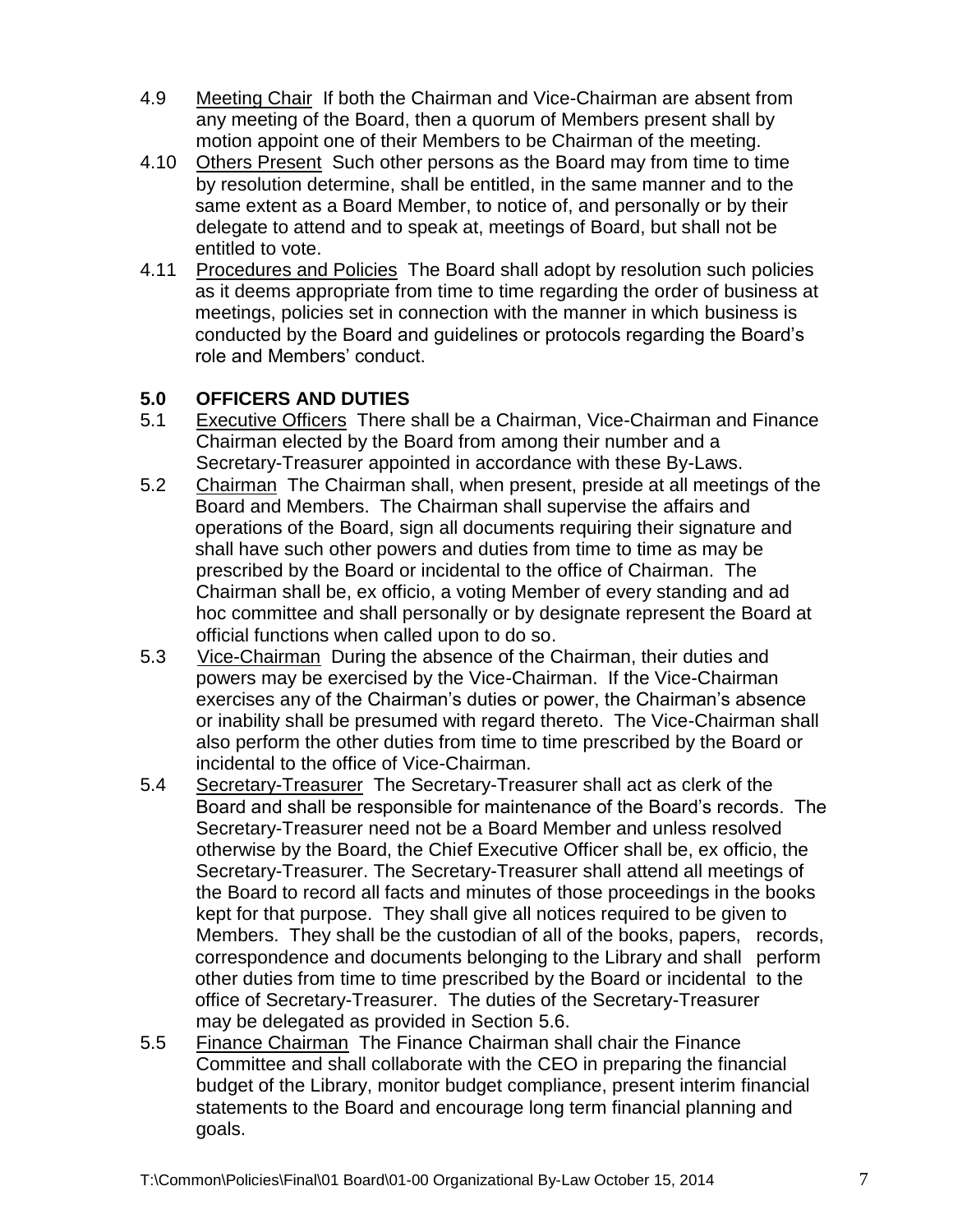- 5.6 Chief Executive Officer The Board shall appoint and employ a Chief Executive Officer who shall hold office at the pleasure of the Board. Subject to any duties or responsibilities imposed or any directions given by the Board from time to time, the Chief Executive Officer shall be the chief financial officer and treasurer including the duties described in s. 15(4) of the Libraries Act R.S.O. 1990 c.P.44 as well as the chief operating officer of the Library responsible for overseeing all operations of the Library. The Chief Executive Officer shall be, ex officio, a non-voting Member of all Standing and Ad Hoc Committees of the Board. Unless otherwise directed by the Board, the Chief Executive Officer shall serve as the Secretary and Treasurer of the Board and shall perform the duties of the corporate secretary of the Library. The Chief Executive Officer may designate staff persons having the confidence of the Board to perform such of the functions of Board Secretary as can appropriately be delegated by the Chief Executive Officer.
- 5.7 Other Officers The Board may appoint such other officers, including without limitation, honorary officers, committee chairmen and agents as the Board considers appropriate and in the best interests of the Library and such officers may be given such titles as the Board may prescribe from time to time. The Board may also remove at its pleasure any such officers or agents of the Library Board. The duties of such other officers, if any, of the Library thus appointed by the Board shall be as the Board prescribes*.*
- 5.8 Multiple Offices If otherwise qualified one person may hold more than one office, except the office of Chairman and Vice-Chairman shall not be the same person.
- 5.9 Election of Officers Officers to be elected by the Board for the first year of the term of the Board shall be elected at the Inaugural Meeting of the Board following the appointment of the Members. In subsequent years of the Board's term the Board may again consider all such offices at the Annual Meeting and may make such resolution or hold such election as the Board determines appropriate. A vacancy arising in any office during the year shall be filled by the Board at the next regular meeting.

#### **6.0 COMMITTEES**

- 6.1 Standing Committee There shall be the following Standing Committees:
	- 1. Finance
	- 2. Personnel
	- 3. Public Relations and Fundraising
- 6.2 Appointment At each annual meeting of the Library Board the Board shall appoint or confirm the Standing Committees.
- 6.3 Combined and Inactive Committees From time to time by resolution the Board may combine the work of two or more Standing Committees under such name as the Board shall select; and the Board may permit any Standing Committee to be inactive.
- 6.4 Ad Hoc Committees There may be such Ad Hoc Committees as the Board sees fit from time to time and for such short term or long term purposes as the Board may determine from time to time by resolution. The existence of any such Ad Hoc Committee shall be terminated automatically upon whichever of the following is the first to occur: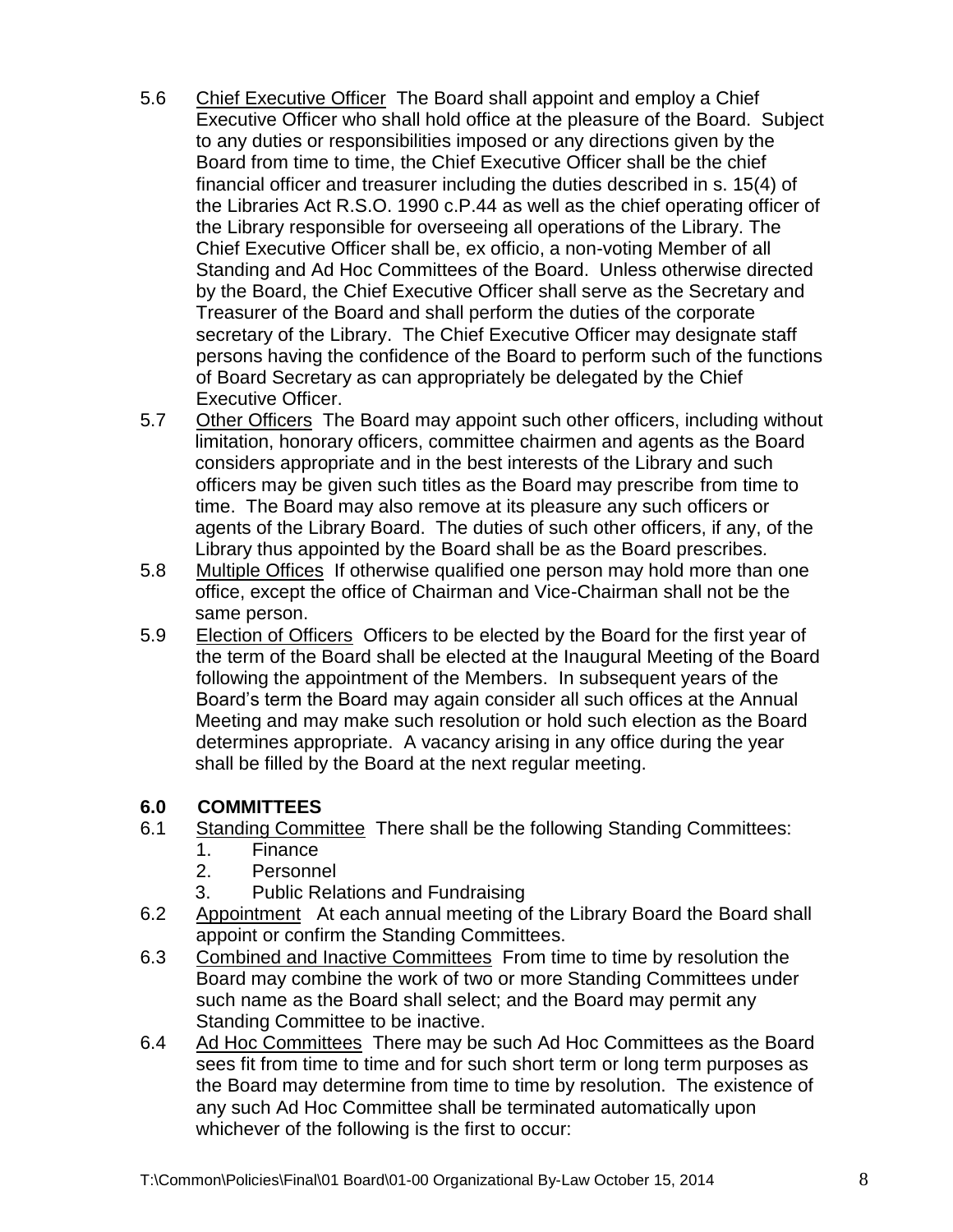- 1. The delivery of the Committee's report;
- 2. The completion of its assigned task; or
- 3. A resolution by the Board terminating the Committee where it is deemed redundant in light of the purpose(s) for which it was constituted;
- 6.5 Except as otherwise provided by special resolution of the Board, all Committees are subject to the following:
	- 1. The Committee Chairman and Committee members shall be appointed by the Board and up to 50% of the Committee members may be persons who are not Board Members;
	- 2. The Committee shall meet at least annually, and more frequently at the will of its Chairman or as required by its terms of reference, and when requested by the Board;
	- 3. The Committee shall be responsible to, and report after each Committee meeting to the Board;
	- 4. The Committee may establish its own rules of procedure, in conformity with and subject to policies established by the Board and may appoint subcommittees.

# **7.0 ANNUAL MEETING**

- 7.1 Annual Meeting Each year one regular or special meeting of the Board shall be styled as the annual meeting of the Board, to be held as early in the year as practicable and never later than June  $30<sup>th</sup>$ , for the purpose of:
	- 1. Hearing and receiving any reports and statements requested by the Board;
	- 2. Confirming the continuation of Officers or election of such Officers by the Board and appointment by the Board of such standing committees as are required by this By-Law or additionally deemed appropriate by the Board;
	- 3. Appointing the auditor; and
	- 4. The transaction of any other business properly brought before the meeting*.*

# **8.0 EXECUTION OF DOCUMENTS**

- 8.1 Books and Records The Board shall see that all necessary books and records of the Board required by the by-laws of the Board or by any applicable statute are regularly and properly kept, and such records shall not be less than would be required under Part 3 of the Corporations Act R.S.O. 1990, c. 38, to the extent such requirements can be applied to the Board.
- 8.2 Formal Documents The Board shall by resolution designate the officers or other persons who are authorized from time to time to be the corporate signing officer on behalf of the Board where covenants, deeds, reports, contracts, statements, or other documents that may be required or deemed advisable.
- 8.3 Signing Officers Unless otherwise designated by Resolution of the Board, the signing Officers of the Board shall be the Chairman, Vice Chairman, Secretary-Treasurer and Finance Chair.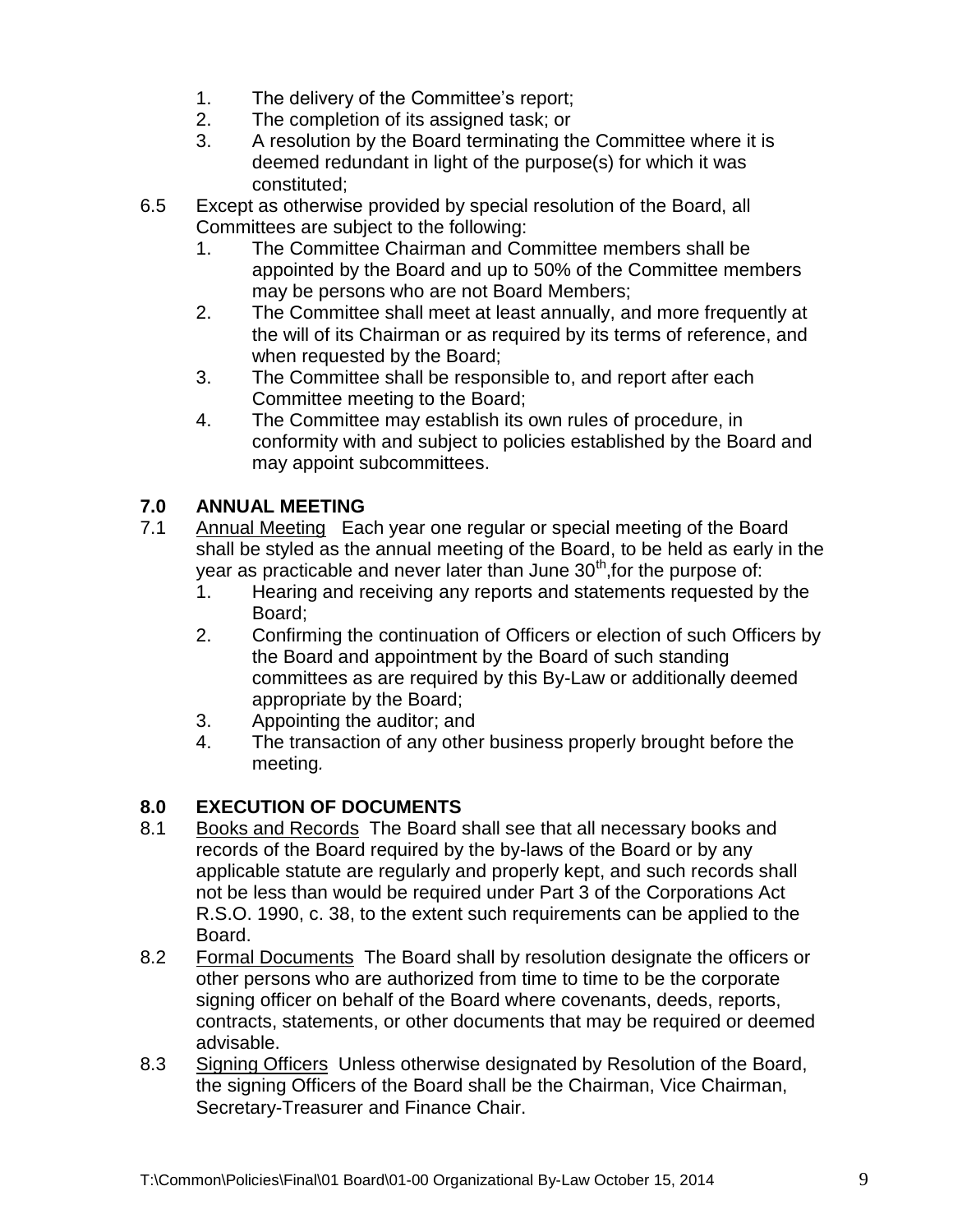# **9.0 BANKING ARRANGEMENTS**

- 9.1 The Board shall designate, by resolution, the officers and other persons authorized to transact the banking business of the Library, or any part thereof, with the bank, trust company, (or other corporation carrying on a banking business) that the Board has designated as the Library's banker, and such designated person shall have the authority set out in the resolution, including, unless otherwise restricted, the power to:
	- 1. Operate the Library's accounts with the banker*;*
	- 2. Make, sign, accept, endorse, negotiate, lodge, deposit or transfer any of the cheques, promissory notes, drafts, acceptances, bills of exchange and orders for the payment of money*;*
	- 3. Issue receipts for orders relating to any property of the Library;
	- 4. Execute any agreement relating to any banking business and defining the rights and powers of the parties thereto; and
	- 5. Authorize any officer of the banker to do any act or thing on the Library's behalf to facilitate the banking business*.*
	- 6. Unless otherwise designated by resolution of the Board, the financial signing officers of the Board shall be the Chairman, Vice Chairman, Secretary-Treasurer and Finance Chair.

#### **10.0 FINANCIAL YEAR**

10.1 The financial year of the Library shall terminate on the  $31<sup>st</sup>$  day of December in each year or on such date as the Library may from time to time by resolution determine but in any case the fiscal year of the Library shall be the same date as the fiscal year end of The Corporation of the City of St. Thomas*.*

#### **11.0 NOTICE**

- 11.1 Computation of Time In computing the date when notice must be given under any provision of the by-laws or Board policy requiring a specified number of days' notice of any meeting or other event, the date of giving notice is, unless otherwise provided, included.
- 11.2 Omissions and Errors The accidental omission to give notice of any meeting of the Board or Members or the non-receipt of any notice by any Board Member or by the auditor of the Library, or any error in any notice not affecting its substance does not invalidate any resolution passed or any proceeding taking at the meeting. Any Board Member may at any time waive notice of any meeting and may ratify and approve any or all proceedings taken thereat.
- 11.3 Method of Notice Subject to any specific restrictions resolved by the Board, any notice required by this By-Law or otherwise for Board and Committee business shall be in written form but may be forwarded by postal mail, facsimile transmission or electronic mail, provided that in each case the Board Member or other person to be notified has approved their method of transmission and designated their preferred address. Notwithstanding such approval, any notice may be forwarded by postal mail to the mailing address last provided by the party and such notice by mail shall be deemed to have been received on the third day after the effective date of mailing.